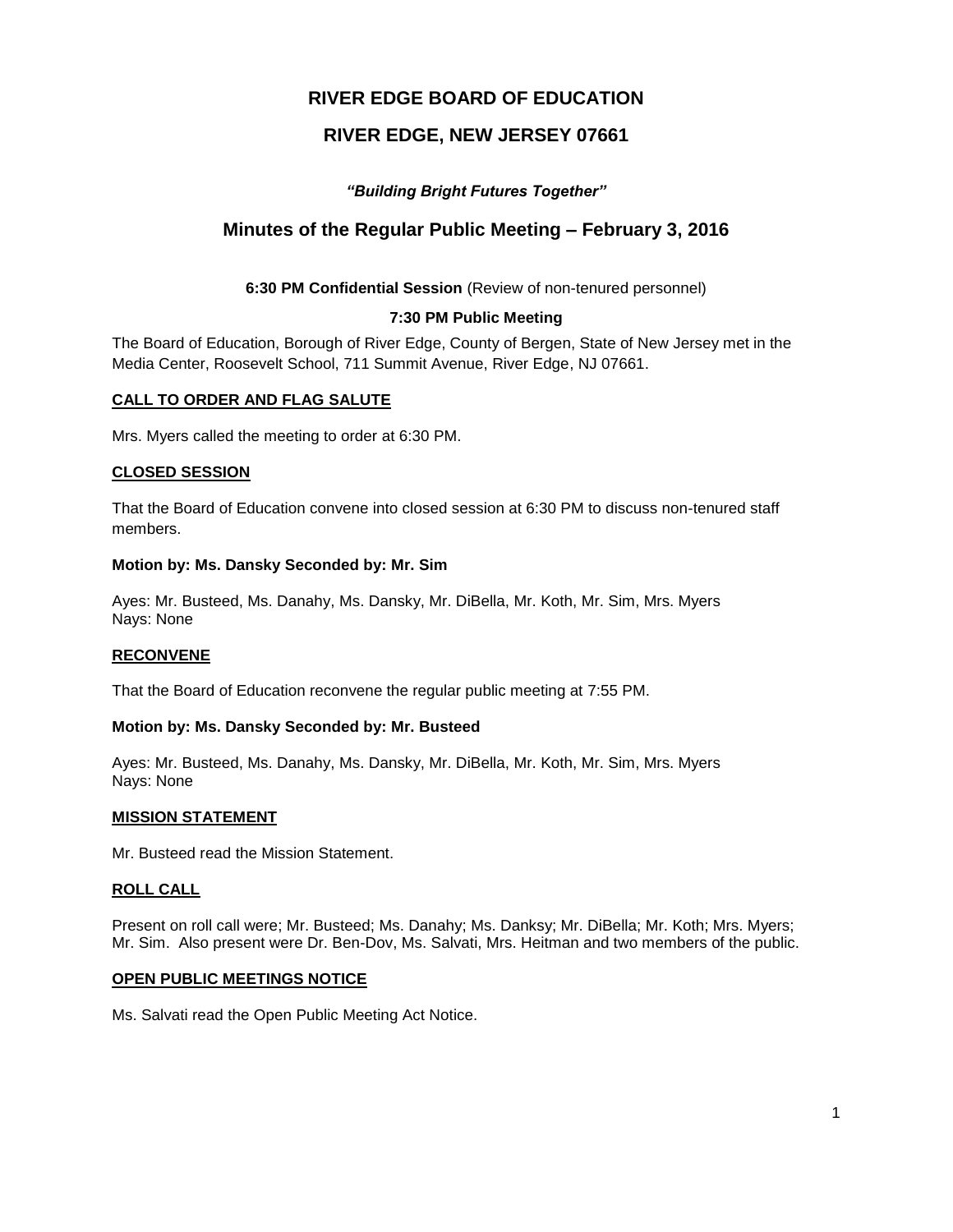## **SPECIAL/DISCUSSION ITEMS**

#### **Public Comment on Agenda Items**

Kathleen Murphy, River Edge resident, introduced herself as the Liaison to the River Edge Board of Education. She asked the board a few questions regarding some of the resolutions on the agenda.

## **2016-2017 Preliminary Budget** – Patricia Salvati

Ms. Salvati stated this is the first glimpse of the 2016-2017 budget. It is still a work in progress. There will be three meetings before the tentative budget goes to the county in March. The Public Hearing will be on May 4, 2016. Ms. Salvati presented a review of the current year budget and proposed budget for each of the categories in the 2016–2017 budget. Ms. Salvati answered all questions asked by the board members.

## **REPORTS**

## **SUPERINTENDENT**

Dr. Ben-Dov reported on the following:

- Kindergarten registration was held on January  $26<sup>th</sup>$  at Roosevelt School and January  $28<sup>th</sup>$ at Cherry Hill School. Roosevelt had a total of 56 registrants with four moving up from Pre-k. Cherry Hill had a total of 76 registrants with seven moving up from Pre-k. As of now, a total of three kindergarten classes are needed at Roosevelt and four kindergarten classes are needed at Cherry Hill for the 2016-2017 school year. There are eight Kindergarten classes included in the 2016-2017 budget Dr. Ben-Dov stated we have 20 more registrants this year than last year at this time.
- Dr. Ben-Dov spoke about the parking situation at Cherry Hill School. We currently have 40 regular spots, four handicapped spots, and six visitor spots at both Cherry Hill and New Bridge Center. The District needs 147 employee spots which include 13 traveling staff spots. On an average, the District has 44 parents visiting and we only have six visitor spots. In total, the District needs 191 spots and we currently have 50.
- Dr. Ben-Dov, Ms. Salvati, Mrs. Myers, and Ms. Dansky met with the River Edge Mayor and Borough Administrator. They discussed the current space concerns, Safe Routes to School, and June Court steps.
- There was a Professional Development half day on January  $27<sup>th</sup>$ . It was a successful half day with positive feedback from participants.
- There were two positive articles about our District in the Town News on January 28<sup>th</sup>. They were about our Audit Report and QSAC results. It was noted that there were no findings on the audit report and that River Edge was a high performing district and therefore eligible for a QSAC waiver.
- The Tenth Annual Young Artists Exhibition will be held from January  $27<sup>th</sup>$  to February  $13<sup>th</sup>$  at the River Edge Cultural Center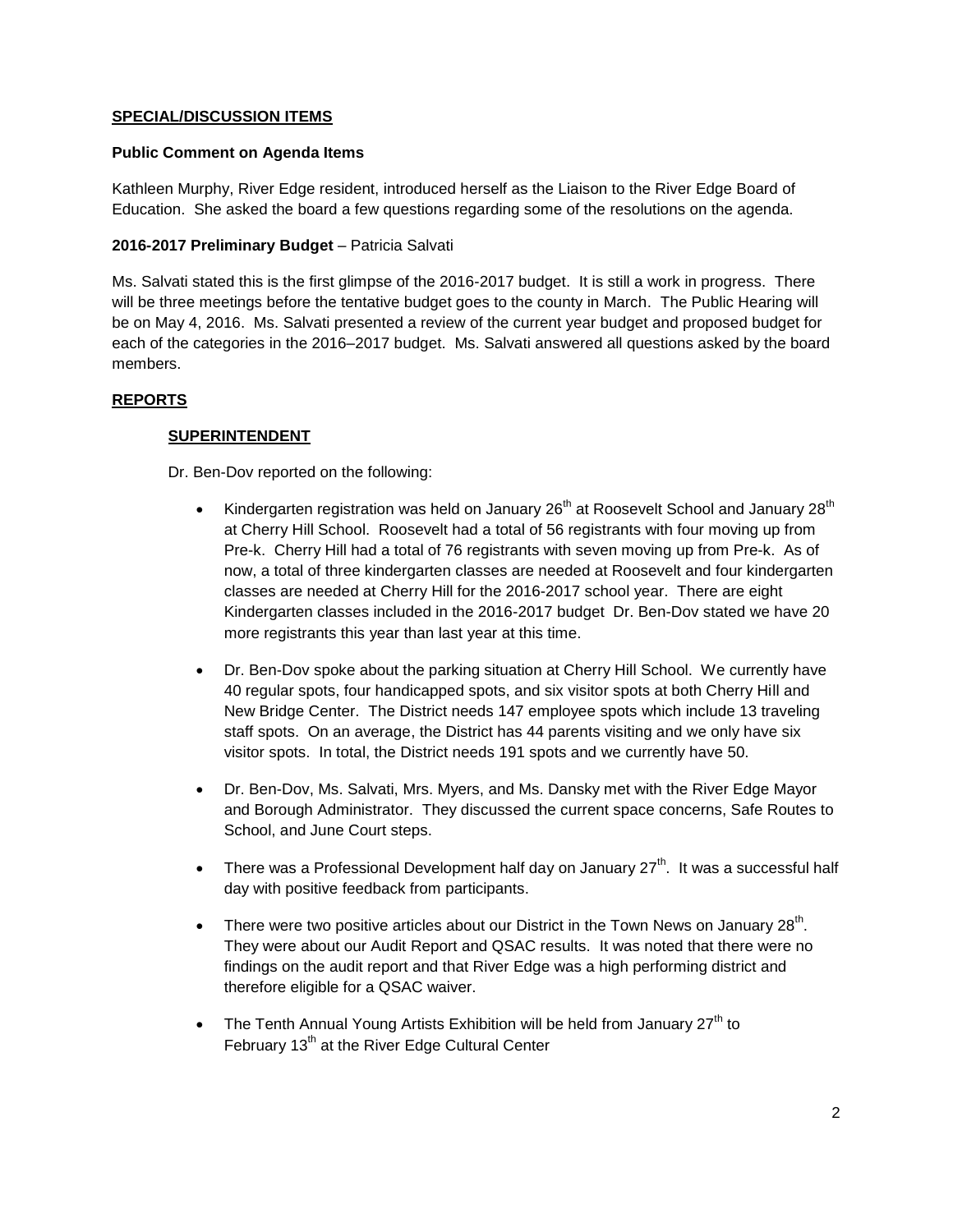## **PRINCIPAL**

Mrs. Heitman reported on the following:

- Cherry Hill had their Spelling Bee on January 29th and their Geography Bee on February 2<sup>nd</sup>
- Jill Brown came to our school and presented demo lessons for new teachers on Character Education
- Mrs. Heitman thanked our custodial staff for a great job with the snow removal
- Next Wednesday, students from the River Dell Middle School will come to work with our kindergarten students. They will read to the students and do an art activity with them.
- There was a District Technology Meeting today. They spoke about ESL Access testing, PARCC, recycling of the old computers, future goal-globalization, equipment, and TECHSPO. It was a very good meeting and they will meet again in March.
- $\bullet$  Mrs. Heitman attended the TECHSPO Conference in Atlantic City on January 28<sup>th</sup> and January 29<sup>th</sup>. She spoke about the different workshops she attended.
- There will be a Parents Night Out on February  $11<sup>th</sup>$
- Student Growth Objectives (SGO) meetings are happening across the district with the principals
- International Day for Cherry Hill School is Friday, March 11th. The theme is Multi-Cultural Awareness.

## **BOARD SECRETARY**

Ms. Salvati reported on the following:

- Ms. Salvati reminded the board members the Ethics and Financial Disclosure forms are now available online. They are due to the county before April  $30<sup>th</sup>$ .
- Ms. Salvati updated the Board on the phone service proposal. She has spoken to a few school districts that have a similar phone service and they gave her good feedback. She will start phase one of the new phone service over the April break. She is looking for improved service and caller ID for the district.

#### **PRESIDENT**

Mrs. Myers had nothing to report at this meeting

#### **COMMITTEES**

No committees reported at this meeting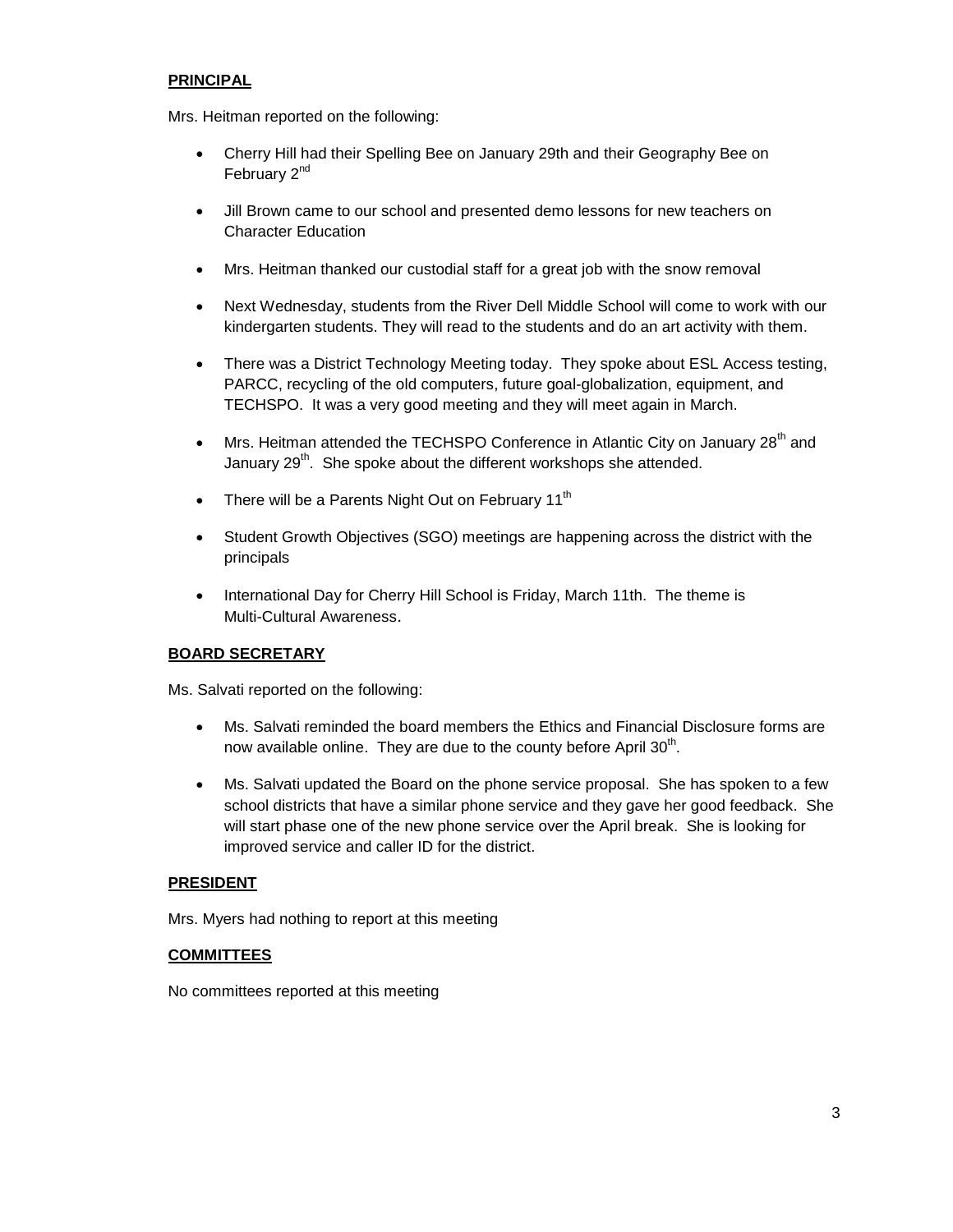## **MOTIONS TO BE ACTED UPON**

## A. **ADMINISTRATION/POLICY**

- **1**. That the Board of Education approve the staff development and travel as per the schedules for February 2016 including relevant mileage reimbursement. (Addendum)
- **2**. That the Board of Education approve the completion of the following emergency drills:

| School                    | <b>Dates</b>                                             |
|---------------------------|----------------------------------------------------------|
| <b>Cherry Hill School</b> | January 21, 2016 Fire Drill<br>January 27, 2016 Lockdown |
| Roosevelt School          | January 15, 2016 Fire Drill<br>January 25, 2016 Lockdown |

**3**. That the River Edge Board of Education approve the Quality Single Accountability Continuum (QSAC) Equivalency Application to the County Office. Due to River Edge's "high performing" designation, the district is eligible for this waiver.

## B. **CURRICULUM/EDUCATION** – None

## C. **BUILDINGS & GROUNDS**

**1**. **Whereas**, The Board of Education of River Edge in the County of Bergen, New Jersey (the "Board"), desires to proceed with a school facilities projects consisting generally of:

Converting the Discovery Lab into a STEM Lab

at Cherry Hill Elementary School

&

Converting the Discovery Lab into a STEM Lab

at Roosevelt Elementary School

 **Whereas**, the Board now seeks to take the initial steps in order to proceed with the Projects,

**Be it Resolved,** the Board of Education hereby authorizes the amendment to its Long-Range Facilities Plan in order to reflect the proposed Projects.

#### D. **FINANCE/GRANTS/GIFTS**

**1**. That the Board of Education establish the tuition rates per pupil for the 2016-2017 school year:

Integrated Pre-School Program 3 half days per week \$2,450.00

Integrated Pre-School Program 4 half days per week \$3,030.00

#### E. **PERSONNEL**

**1**. That the Board of Education accept, with regret, the resignation of Ahinoa Otero-Gordon, ABA Aide, effective January 4, 2016.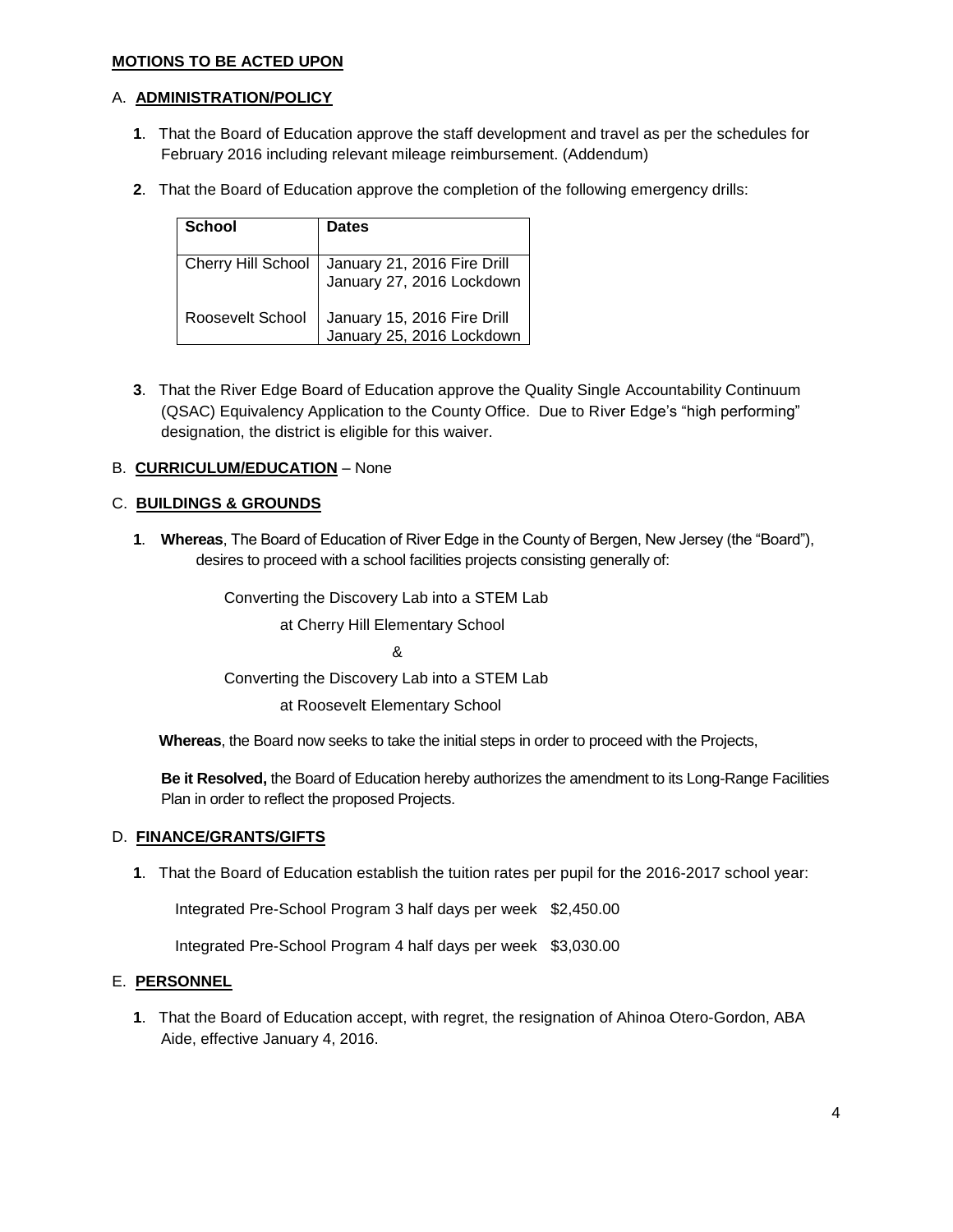- **2**.That the Board of Education accept, with regret, the resignation of Cleo Perekupka, Part-time Aide, effective February 2, 2016.
- **3**. That the Board of Education accept, with regret, the resignation of Hagop Aram, Part-time Lunch Aide, effective February 8, 2016.
- **4**. That the Board of Education, with the recommendation of the Superintendent, approve Jane Gonzalez, ABA Aide, starting February 8, 2016 through June 30, 2016, Step E.
- **5**. That the Board of Education, with the recommendation of the Superintendent approve the following as substitute employees for the 2015-2016 school year:

Substitute Teacher Peter Himmelberg Laura Noel

- **6**. That the Board of Education, with the recommendation of the Superintendent approve Elaine Pepe, 504 Aide, effective February 4, 2016 through June 30, 2016.
- **7**.That the Board of Education approve the payment to Wendy Naimaister, Emma Halik, and Frank Perrone in the amount of \$500.00 each for their 2014-2015 service as Grade Level Chairs as per the Settlement Agreement on file in the Board Office between the following parties:

 River Edge Board of Education, and Wendy Naimaister, Emma Halik, Frank Perrone, and River Edge Education Association

# F. **RIVER EDGE SPECIAL EDUCATION**

**1**. **BE IT RESOLVED** by the River Edge Board of Education (hereinafter referred to as the "Board") that the terms, stipulations and conditions as established in the Settlement Agreement and Release (hereinafter referred to as "Agreement") between the Board and the Parents of a student whose name is on file in the Superintendent's office, and which Agreement is located in the student's file, are hereby adopted and approved by the Board. The Board President and Business Administrator/Board Secretary are hereby authorized and directed to execute the Settlement Agreement and Release, and any other documents necessary to effectuate the settlement.

## G. **REGION V ADMINISTRATION & TRANSPORTATION**

**1**. **BE IT RESOLVED THAT THE REGION V COUNCIL FOR SPECIAL EDUCATION WILL PROVIDE SHARED SERVICES FOR ITS MEMBER DISTRICTS AND BE IT FURTHER RESOLVED THAT THE RIVER EDGE BOARD OF EDUCATION,** upon recommendation of the Superintendent, approve the following Region V Shared Services Consultants, Psychologists, Learning Disabilities Teacher Consultants, Social Workers, Speech Language Specialists, Occupational and Physical Therapists, Translators to provide evaluations, direct services and consultation, to non-public and public schools for member districts upon request for the 2015-2016 school year.

Hernandez Medical Transportation, LLC Transporter Deborah Trainor Consultant – SCOPE Grant Rachel Markin **Speech and Language Specialist** Speech and Language Specialist Adrienne Marchese **Behaviorist**